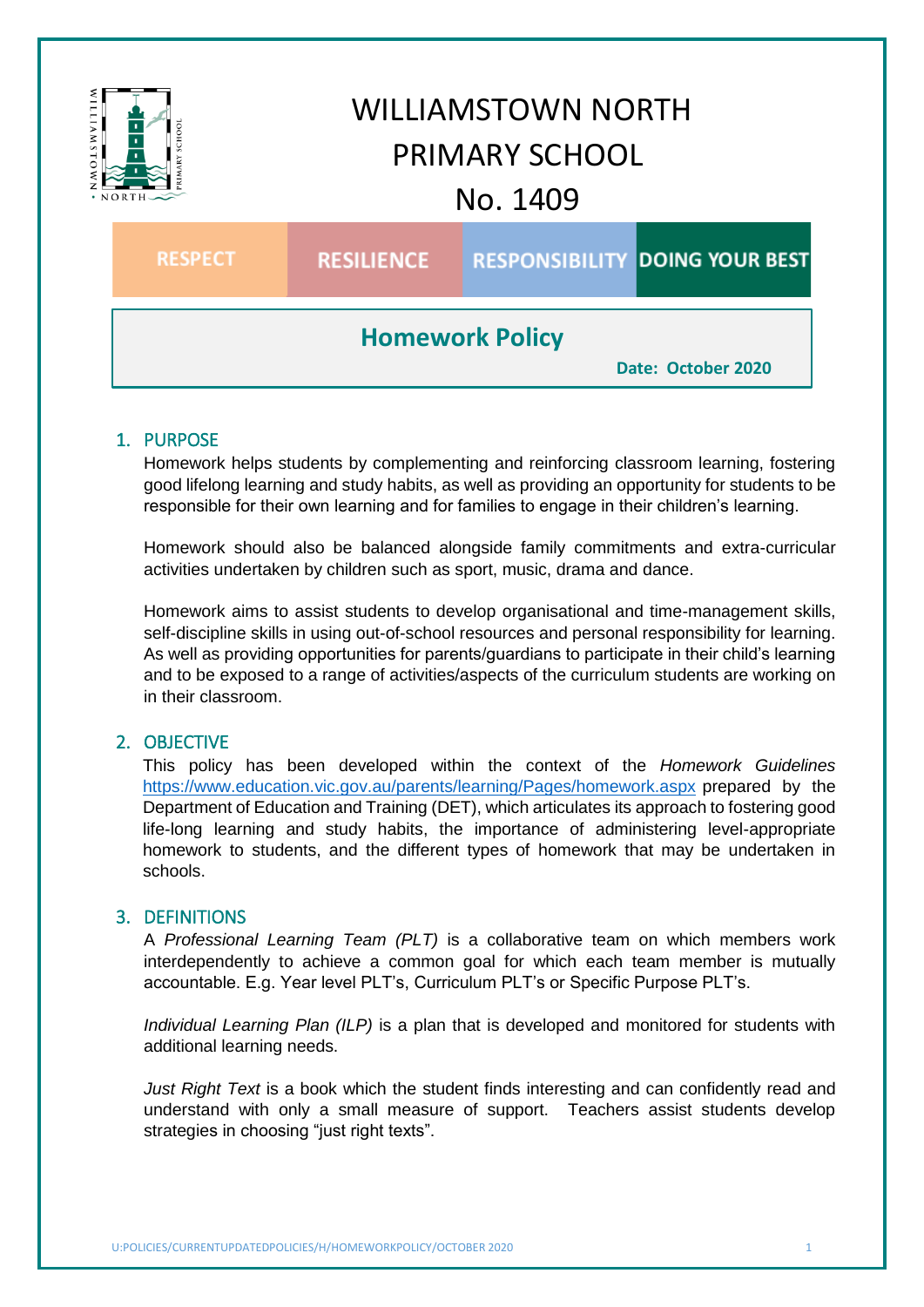*Remote and Flexible Learning* refers to a structure whereby all students have been directed by DET to learn at home via a virtual platform. Typically, students are not assigned homework during a period of remote and flexible learning.

## 4. SCOPE

## **4.1 Homework should be:**

- **EXEDENT** appropriate to the student's skill level and age:
- **EXECONS** consistent across the year level;
- interesting, challenging and where appropriate, open-ended;
- **•** purposeful, meaningful and relevant to the curriculum;
- **EXEC** assessed by teachers with feedback and support provided; and
- reasonably adjusted to support students with additional learning needs.

### **4.2 Types of homework may include:**

- spelling investigation;
- **Peractising reading skills and reading for enjoyment;**
- **numeracy concepts;**
- **F** researching topics for class work; and
- the completion of projects.

### **4.3 In Foundation to Year 2, Homework:**

- is highly recommended as part of establishing a homework routine;
- will include expected daily reading of *Just Right* texts, to and with parents/guardians;
- will enable the extension of class work by practising skills or gathering extra information or materials;
- other than daily reading, will generally not exceed 20 minutes per week;
- for a child who has an Individual Learning Plan (ILP), the goals in the plan may also provide an additional focus for homework;
- may include student's individual or class spelling investigation;
- may be differentiated and/or open-ended;
- for individual students will be allocated depending on their needs and modified where required; and
- for students in Year 2, from the beginning of Term 4, the expectation is that all homework tasks will be compulsory in preparation for the transition into Year 3

### **4.4 In Years 3 and 4, Homework:**

- **is expected;**
- will further the extension of class work by practising skills or gathering extra information or materials;
- will include expected daily reading, encouraging independent reading of *Just Right* texts;
- other than daily reading, will generally not exceed half an hour per week;
- may include student's individual or class spelling investigation;
- may be differentiated and/or open-ended; and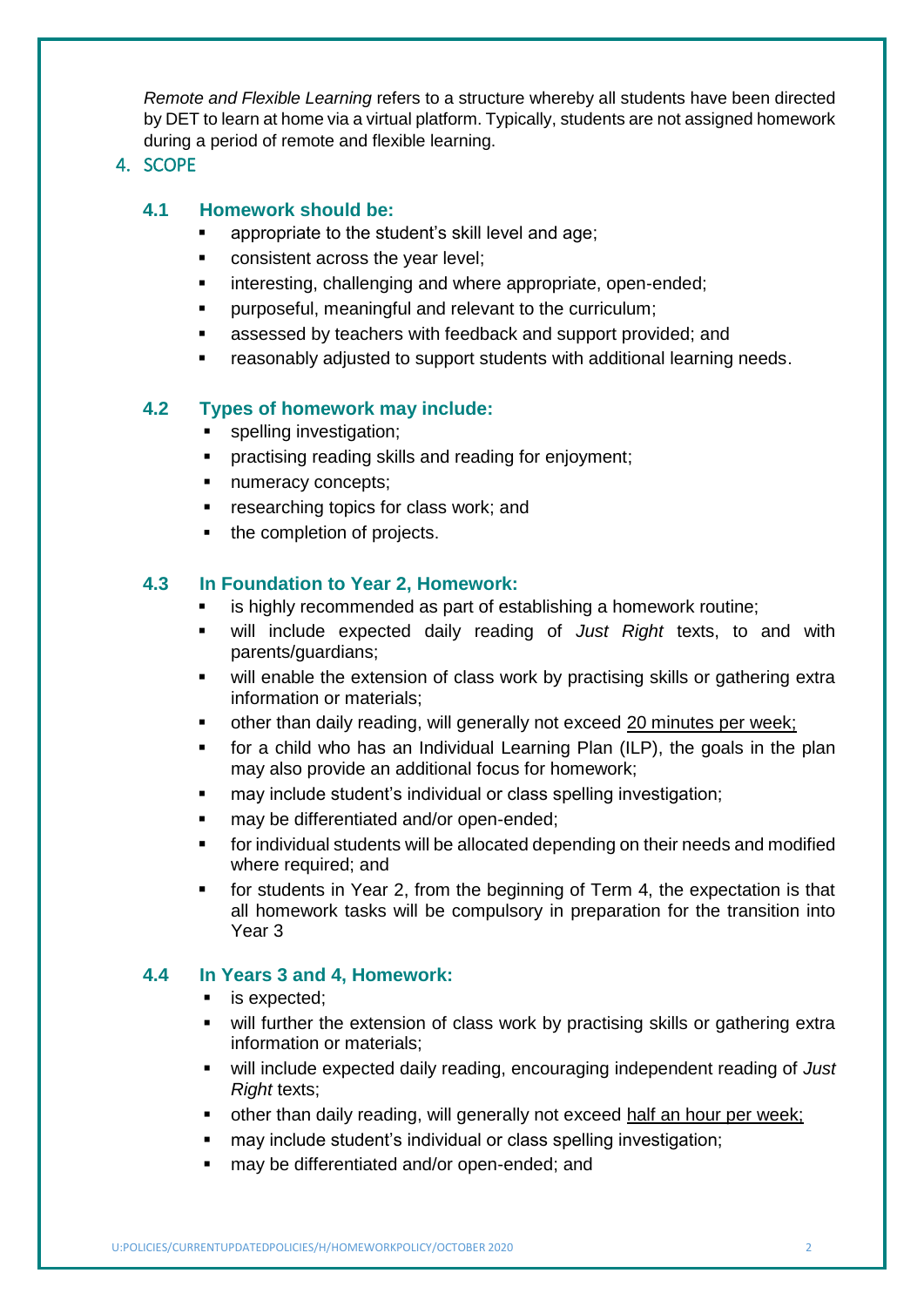for individual students will be allocated depending on their needs (for example ILP) and modified where required

### **4.5 In Years 5 and 6, Homework:**

- **is expected;**
- will include expected daily reading, encouraging independent reading of *Just Right* texts;
- will further the extension of class work by practising skills or gathering extra information or materials;
- other than daily reading, will generally not exceed one hour per week;
- will include the use of a diary for recording homework where possible (as part of the transitional role in preparing students for secondary school and beyond);
- may be differentiated and/or open-ended; and
- for individual students will be allocated depending on their needs (for example ILP) and modified where required.

# **4.6 Responsibilities**

#### **4.6.1 The School is responsible for:**

- ensuring that parents/guardians are aware of the school's *Homework Policy*;
- **highlighting the content of the** *Homework Policy* **to all new staff members through** the school's Induction Program in term 1;
- forging consistent homework practices at each year level in consultation with Professional Learning Team (PLT) Leaders;
- regularly monitoring the implementation of the *Homework Policy* in consultation with PLT Leaders;
- providing ongoing professional learning for teachers in the design of homework activities where needed;
- promoting the agreed homework practices at each year level at Information Sessions in February of each year; and
- Uploading the *Homework Policy* onto the school website and ensuring it is updated in line with the school's policy schedule.

#### **4.6.2 Parents/Guardians are responsible for:**

- encouraging children to take increasing responsibility for their learning and organisation;
- observing and acknowledging their success and ask how their homework and class work is progressing;
- encouraging their child/ren to set aside a regular daily session to read and complete homework;
- completing entries in the school Reading Log (P-4);
- contacting the relevant teacher to discuss any problems their child/ren are having with homework;
- helping their child/ren to independently complete homework by discussing key questions or directing them to resources;
- helping their child/ren balance the amount of time spent completing homework, with leisure or other recreational activities; and
- where applicable, supporting their child to work towards achieving their ILP goals or regular homework tasks.